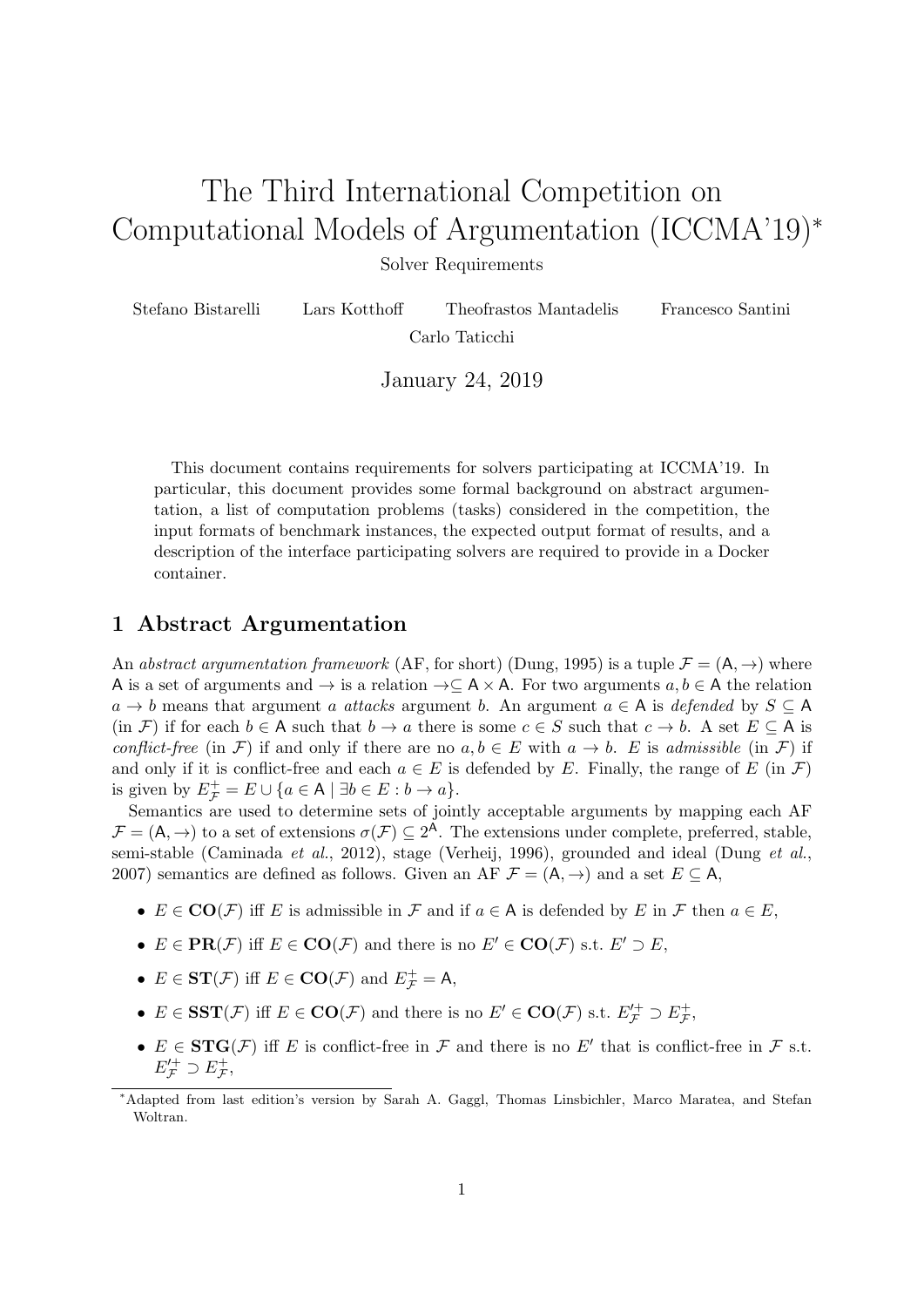- $E \in \text{GR}(\mathcal{F})$  iff  $E \in \text{CO}(\mathcal{F})$  and there is no  $E' \in \text{CO}(\mathcal{F})$  s.t.  $E' \subset E$ ,
- $E \in ID(\mathcal{F})$  if and only if E is admissible,  $E \subseteq \bigcap PR(\mathcal{F})$  and there is no admissible  $E' \subseteq \bigcap \textbf{PR}(\mathcal{F}) \text{ s.t. } E' \supset E.$

For more discussion on these semantics see [\(Baroni](#page-12-3) *et al.*, [2011\)](#page-12-3).

Note that both grounded and ideal extensions are uniquely determined and always exist [\(Dung, 1995;](#page-12-0) [Dung](#page-12-2) et al., [2007\)](#page-12-2). Thus, they are also called single-status semantics. The other semantics introduced are *multi-status* semantics. That is, there is not always a unique extension induced by the semantics. In order to reason with multi-status semantics, usually, one takes either a credulous or skeptical perspective.

That is, given an AF  $\mathcal{F} = (A, \rightarrow)$  and a semantics  $\sigma \in \{CO, PR, ST, SST, STG, GR, ID\}$ , argument  $a \in A$  is

- credulously accepted in F under semantics  $\sigma$  if there is a  $\sigma$ -extension  $E \in \sigma(F)$  with  $a \in E$ , and
- skeptically accepted in F with semantics  $\sigma$  if for all  $\sigma$ -extensions  $E \in \sigma(F)$  it holds that  $a \in E$ .

Recall that stable semantics is the only case where an AF might possess no extension. In such a situation, each argument is defined to be skeptically accepted.

# <span id="page-1-0"></span>2 Dockerization

Solvers need to be packaged by participants in a Docker container (<https://www.docker.com>). The main advantage is to allow each solver to be delivered with its complete and intended run time environment, with the purpose to make setup and deployment easier; differences between participants' and organizers' running environment is thus avoided. Moreover, a dockerized application can be launched on different platforms (e.g., Windows, Linux, macOS, and in the cloud), making it possible to rerun the same experiments anywhere.

For more detailed information and guide to how to dockerize your solver, push it to a repository, and obtain a public link to it (to be submitted), please refer to [http://iccma19.dmi.](http://iccma19.dmi.unipg.it/res/ICCMA19_docker_manual.pdf) [unipg.it/res/ICCMA19\\_docker\\_manual.pdf](http://iccma19.dmi.unipg.it/res/ICCMA19_docker_manual.pdf).

## 3 Dynamic Frameworks

In previous ICCMA editions, all the frameworks in each database were considered static in the sense that all the AFs were sequentially passed as input to solvers, representing different and independent information: all tasks are computed from scratch without taking any potentially useful knowledge from previous runs into account.

However, in many practical applications, an AF represents only a temporary situation: arguments and attacks can be added/retracted to take into account new knowledge that becomes available. For instance, in disputes among users of online social networks (Kökciyan et al., [2016\)](#page-12-4), arguments/attacks are repeatedly added/retracted by users to express their point of view in response to the last move made by the adversaries in the current digital polylogue (often disclosing as few arguments/attacks as possible).

The dynamics of frameworks has attracted recent and wide interest in the Argumentation community. We describe some related work, which also points to the research groups interested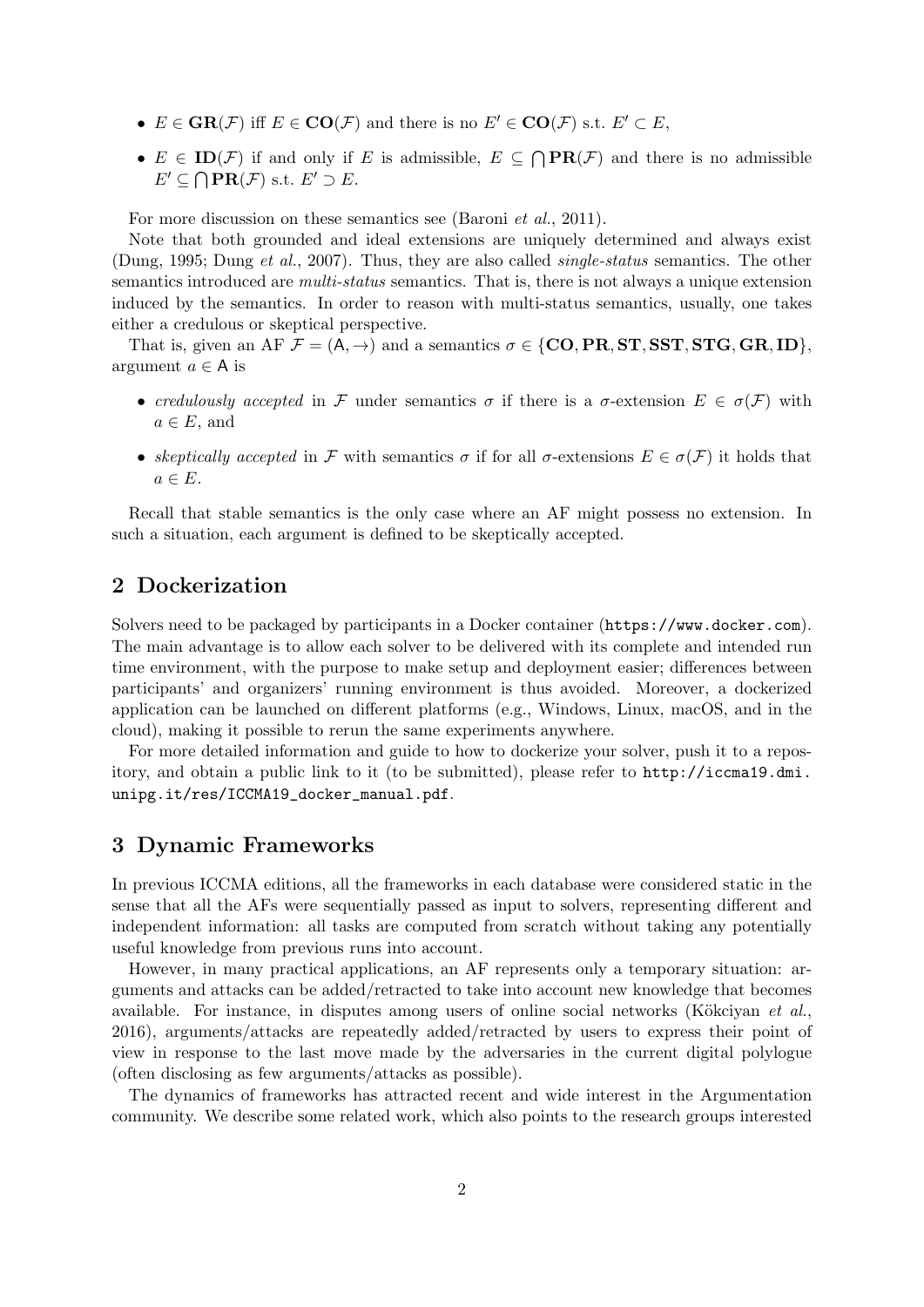in the organisation of such a track. In [\(Boella](#page-12-5) *et al.*, [2009\)](#page-12-5), the authors investigate the principles according to which a grounded extension of a Dungs AF does not change when the set of arguments/attacks are changed. The work of  $(Cayrol et al., 2010)$  $(Cayrol et al., 2010)$  $(Cayrol et al., 2010)$  studies how the extensions can evolve when a new argument is considered. The authors focus on adding one argument interacting with one starting argument (i.e., an argument which is not attacked by any other argument). In further work [\(Xu and Cayrol, 2015\)](#page-13-1), the authors study the evolution of the set of extensions after performing a change operation (addition/removal of arguments/interaction). In [\(Baroni](#page-12-7) *et al.*, [2014\)](#page-12-7), the authors propose a division-based method to divide the updated framework into two parts: "affected" and "unaffected". Only the status of affected arguments is recomputed after updates. A matrix-reduction approach that resembles the previous division method is presented in [\(Xu and Cayrol, 2015\)](#page-13-1). A recent work that tests complete, preferred, stable, and grounded semantics on an AF and a set of updates is [\(Alfano](#page-12-8) et al., [2017\)](#page-12-8). This approach finds a reduced (updated) AF sufficient to compute an extension of the whole AF, and uses state-of-the-art algorithms to recompute an extension of the reduced AF only.

Modifications of AFs are also studied in the literature as a base to compute robustness measures of frameworks [\(Bistarelli](#page-12-9) *et al.*, [2018\)](#page-12-9). In particular, by adding/removing an argument/attack, the set of extensions satisfying a given semantics may or may not change. For instance, one could be interested in computing the number of modifications needed to bring a change in this set, or measure the number of modifications needed to have a different set of extensions satisfying a desired semantics. In the latter case, the user is interested in having an estimate on how distant two different points of views are; this kind of approach has also been proposed in [\(Baumann and Brewka, 2010\)](#page-12-10).

## 4 Computational problems

ICCMA'19 offers the participation to 7 classical tracks (exactly the same standard tracks in ICCMA'17), and 4 new dynamic tracks.

#### 4.1 Classical Tracks

Let  $\sigma \in \{CO, PR, ST, SST, STG, GR, ID\}$  be some semantics. We consider the following computational tasks<sup>[1](#page-2-0)</sup>:

 $\mathbf{SE}\text{-}\sigma$  Given  $\mathcal{F} = (A, \rightarrow)$ , return some set  $E \subset A$  that is a  $\sigma$ -extension of  $\mathcal{F}$ .

EE- $\sigma$  Given  $\mathcal{F} = (A, \rightarrow)$ , enumerate all sets  $E \subset A$  that are  $\sigma$ -extensions of  $\mathcal{F}$ .

**DC-** $\sigma$  Given  $\mathcal{F} = (A, \rightarrow)$  and  $a \in A$ , decide whether a is credulously accepted in  $\mathcal{F}$  under  $\sigma$ .

**DS-** $\sigma$  Given  $\mathcal{F} = (A, \rightarrow)$  and  $a \in A$ , decide whether a is skeptically accepted in  $\mathcal{F}$  under  $\sigma$ .

The following tasks will be tested in ICCMA'19:

CO. Complete Semantics (SE, EE, DC, DS);

PR. Preferred Semantics (SE, EE, DC, DS);

<span id="page-2-0"></span><sup>&</sup>lt;sup>1</sup>With the exception of DS-GR, EE-GR, DS-ID, and EE-ID. Note that DC-CO and DC-PR are equivalent tasks (as EE-GR and SE-GR, DS-GR and DC-GR, EE-ID and SE-ID, DS-ID and DC-ID), but in order to allow the participation in the preferred track without implementing any task on the complete semantics, we repeat the task.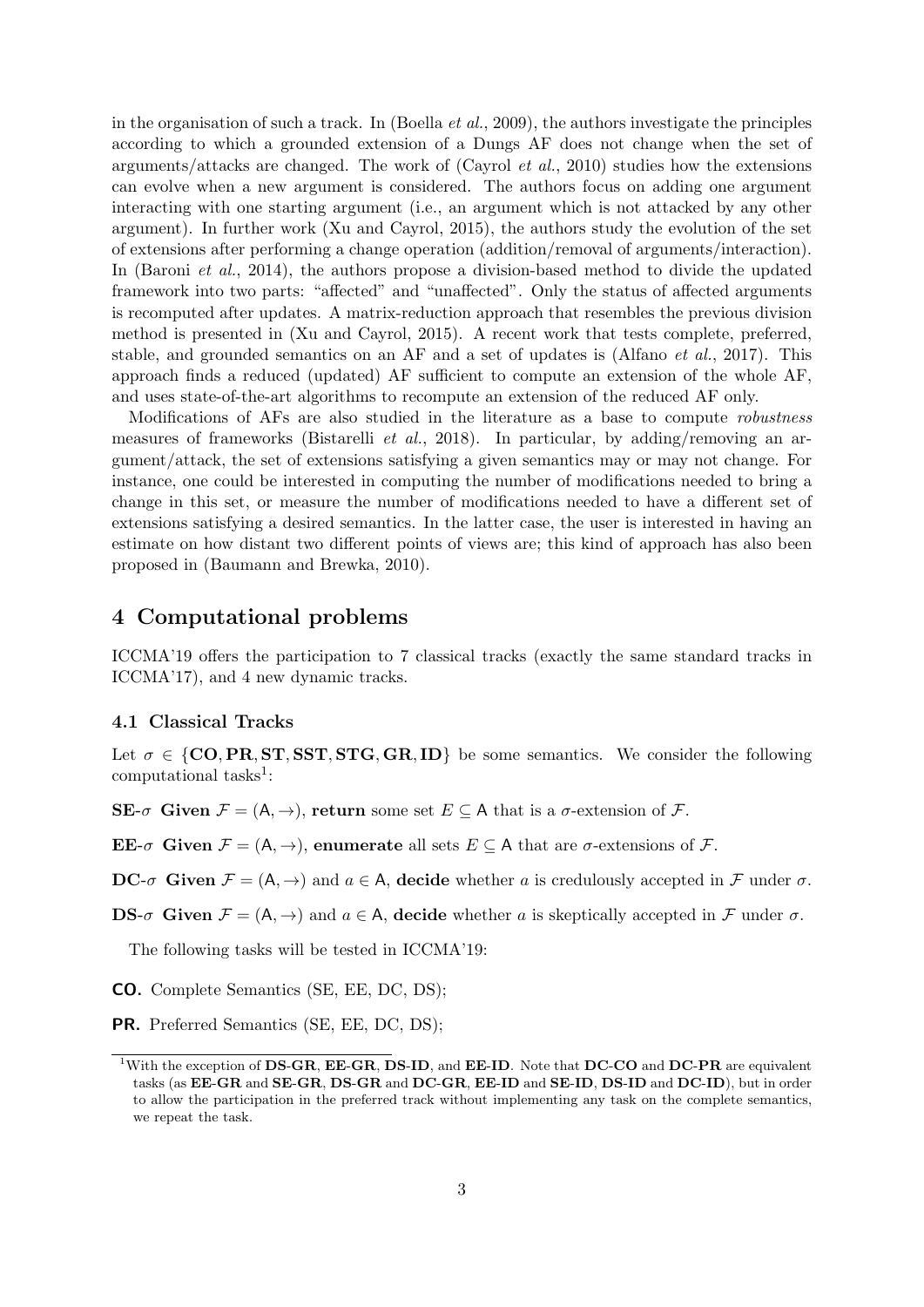ST. Stable Semantics (SE, EE, DC, DS);

SST. Semi-stable Semantics (SE, EE, DC, DS);

STG. Stage Semantics (SE, EE, DC, DS);

GR. Grounded Semantics (only (SE) and (DC));

ID. Ideal Semantics (only (SE) and (DC)).

The combination of problems with semantics amounts to a total number of 24 tasks. Each solver participating to ICCMA'19 can support, i.e. compete in, an arbitrary set of tasks. If a solver supports all the tasks of a track (e.g., the track on the complete semantics), it also automatically participates in the corresponding track.

#### 4.2 Dynamic Tracks

In addition, 4 new tracks are dedicated to the solution of problems over dynamic argumentation frameworks. In this case, an instance consists of an initial framework and an additional file storing a sequence of additions/deletions of attacks. This file is provided through a simple text format, e.g., a sequence of  $+att(a,b)$ . or  $-att(d,e)$ . (see Section [5.3\)](#page-4-0).

The dynamics tracks and their tasks are presented in the following list:

CO. Complete Semantics (SE, EE, DC, DS);

PR. Preferred Semantics (SE, EE, DC, DS);

ST. Stable Semantics (SE, EE, DC, DS);

GR. Grounded Semantics (only (SE) and (DC)).

The combination of problems with semantics amounts to a total number of 14 tasks. The final output needs to report the solution for the initial framework and as many outputs as the number of changes. The four new tracks involve the following semantics and problems.

Remark. Tasks in dynamic tracks are invoked by appending "D" at the end of the intended task: for instance,  $EE-\sigma$ -D points to the enumeration task with semantics  $\sigma$ , having as input a dynamic AF.

### 5 Input File Formats

Each benchmark instance is provided in two different file formats: trivial graph format ( $\text{tgf}$ ) and aspartix format (apx). In the following we present the AF  $\mathcal{F} = (\mathsf{A}, \rightarrow)$  where  $\mathsf{A} = \{a1, a2, a3\}$ and  $\rightarrow = \{(a1, a2), (a2, a3), (a2, a1)\}\$ in each of these formats.

#### <span id="page-3-0"></span>5.1 Trivial Graph Format

See [http://en.wikipedia.org/wiki/Trivial\\_Graph\\_Format](http://en.wikipedia.org/wiki/Trivial_Graph_Format). In the following we will refer to the file containing this instance by myFile.tgf.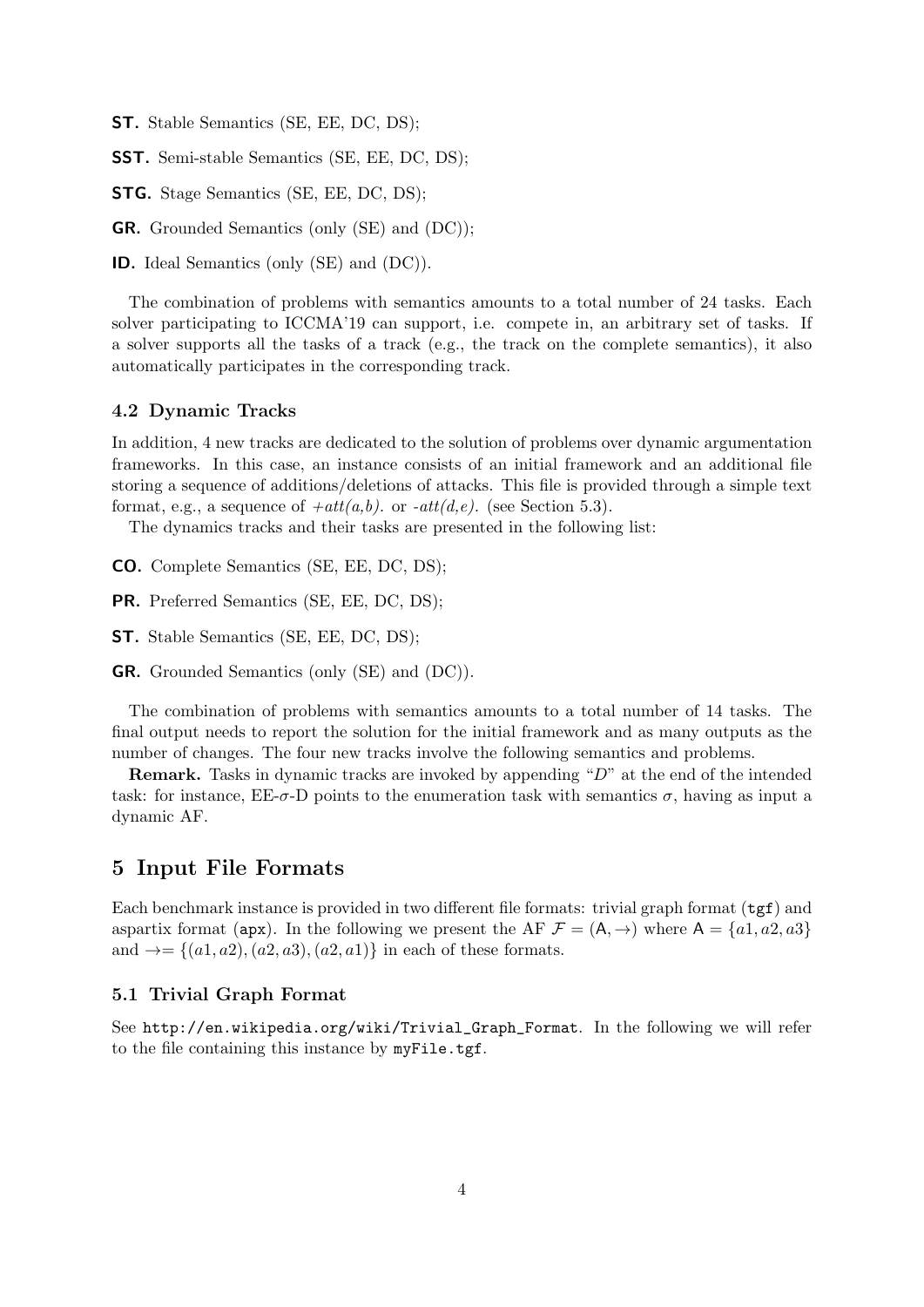#### <span id="page-4-1"></span>5.2 Aspartix Format

See (Egly *[et al.](#page-12-11)*, [2010\)](#page-12-11). In the following we will refer to the file containing this instance by myFile.apx.

 $arg(a1)$ .  $arg(a2)$ .  $arg(a3)$ . att(a1,a2). att(a2,a3).  $att(a2,a1)$ .

#### <span id="page-4-0"></span>5.3 Dynamic Track: Format of the File with Changes

For each (dynamic) problem instance, a solver requires to take as input two files: the starting framework (either in apx or tgf format) and a text file with a list of changes to be applied to it. The file with changes has to report a list of modifications (one per line) over the initial framework. The format of the file with changes has to follow the same format of the original file (either in apxm or tgfm format, see in the following of this section). Let us introduce an example in apx (Section [5.2\)](#page-4-1).

<span id="page-4-2"></span>Example 5.1. The starting framework is provided in full. For instance, it can be myFile.apx:

 $arg(a1)$ .  $arg(a2)$ .  $arg(a3)$ . att(a1,a2). att(a2,a3).

The second file is a text file containing the list of modifications to be sequentially performed on the starting file, one after another. The name of this file has to be the same as the starting framework, with extension .apxm instead of .apx. For this example, myFile.apxm is:

+att(a3,a2).  $-att(a1,a2)$ .  $+$ att $(a1, a3)$ .

Applying these changes over the initial file corresponds in practice to three more full frameworks (besides the initial one), where the first one is:

 $arg(a1)$ .  $arg(a2)$ .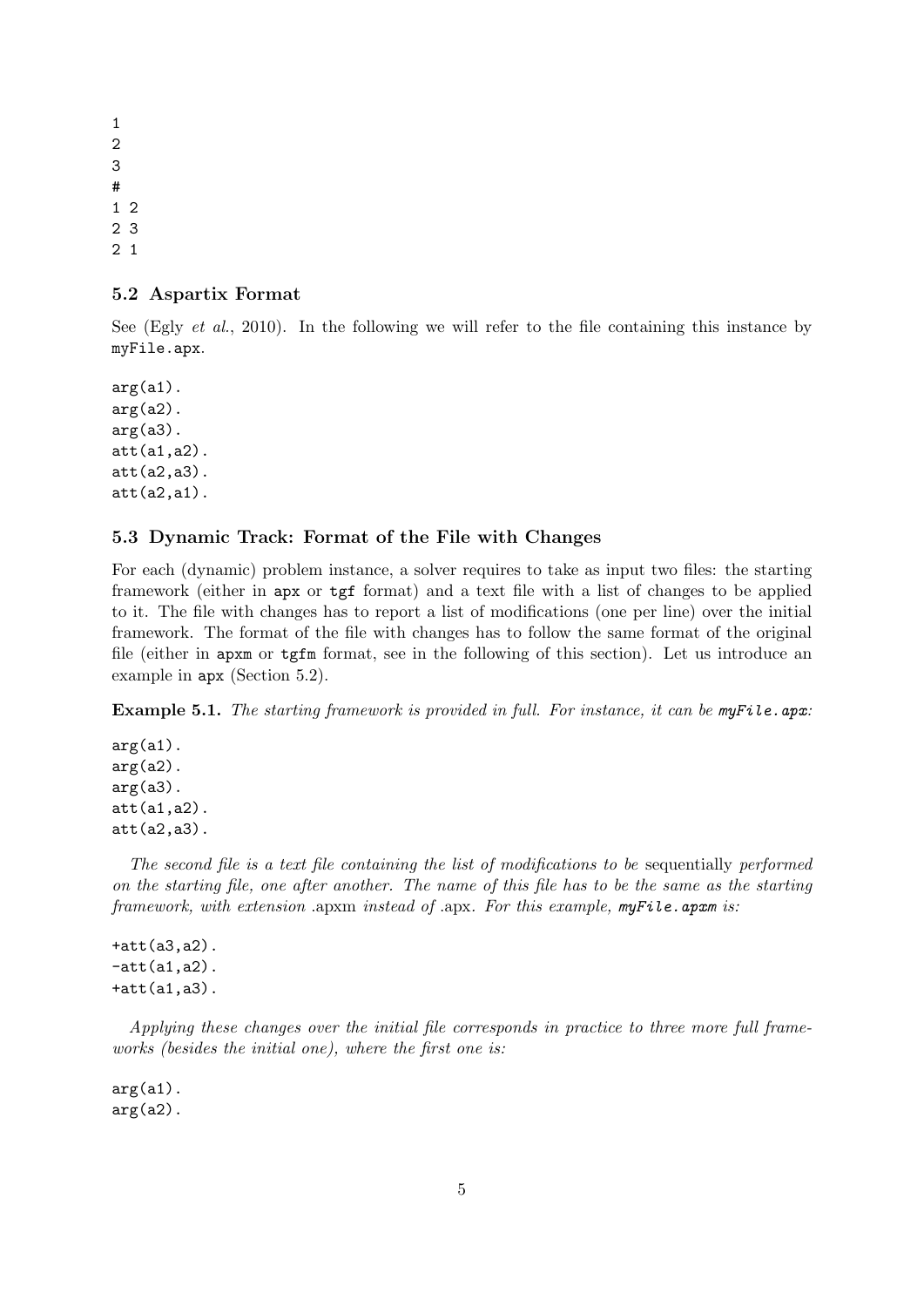arg(a3). att(a1,a2). att(a2,a3). att(a3,a2).

The second framework is:

 $arg(a1)$ .  $arg(a2)$ . arg(a3). att(a2,a3). att(a3,a2).

The third framework is:

 $arg(a1)$ .  $arg(a2)$ .  $arg(a3)$ . att(a2,a3). att(a3,a2). att(a1,a3).

We propose a second example by using the same exact framework expressed in the tgf format (see Section [5.1\)](#page-3-0). The initial framework is here called myFile.tgf:

Example 5.2. 1 2 3 # 1 2 2 3

The text file with modification needs to have the same name of the the initial framework, with suffix .tgfm instead of .tgf. Hence, in this case, myFile.tgfm:

+3 2  $-1$  2

+1 3

Even in this case, applying these changes over the initial file corresponds in practice to three more full frameworks (besides the initial one), where the first one is:

The second framework is: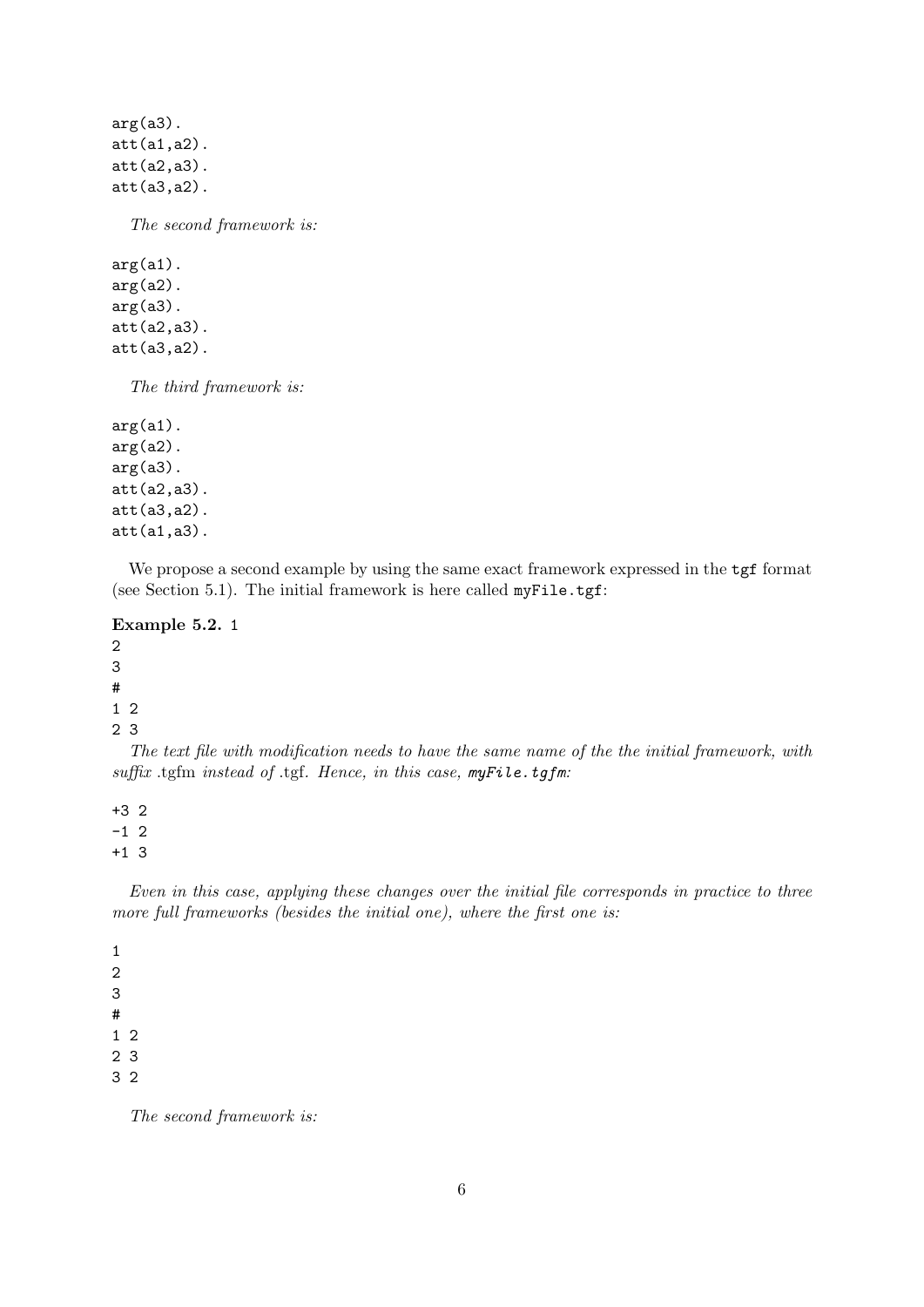1 2 3 # 2 3 3 2 The third framework is:

Remark 1. During these modifications, attacks have to be added only between existing arguments: no new argument can be introduced. In case all the attacks connected to an argument are removed, such argument is not to be removed from the framework.

Remark 2. Benchmarks and generators need to provide both the initial framework and the modification file for each instance. For each initial framework, a modification file with at least 15 attack additions/deletions is required to be submitted/generated.

If a modification file has n changes (one per text line), a solver has to run n different problems by applying such modifications in sequence (from the top of the file). Please do not consider  $n$ as fixed, but just continue solving problems until there are no more modifications (i.e., lines) to apply.

# 6 Output Format

In the following two subsections we describe the format that the output need to follow, for both classical and dynamic tracks.

#### 6.1 Classical Tracks

Solvers must write the result to standard output exactly in the format described below.

• DC- $\sigma$  for  $\sigma \in \{CO, PR, ST, SST, STG, GR, ID\}$ :

The output must be either

YES

expressing that the queried argument is credulously accepted in the given AF under  $\sigma$ , or

NO

if the queried argument is not credulously accepted in the given AF under  $\sigma$ .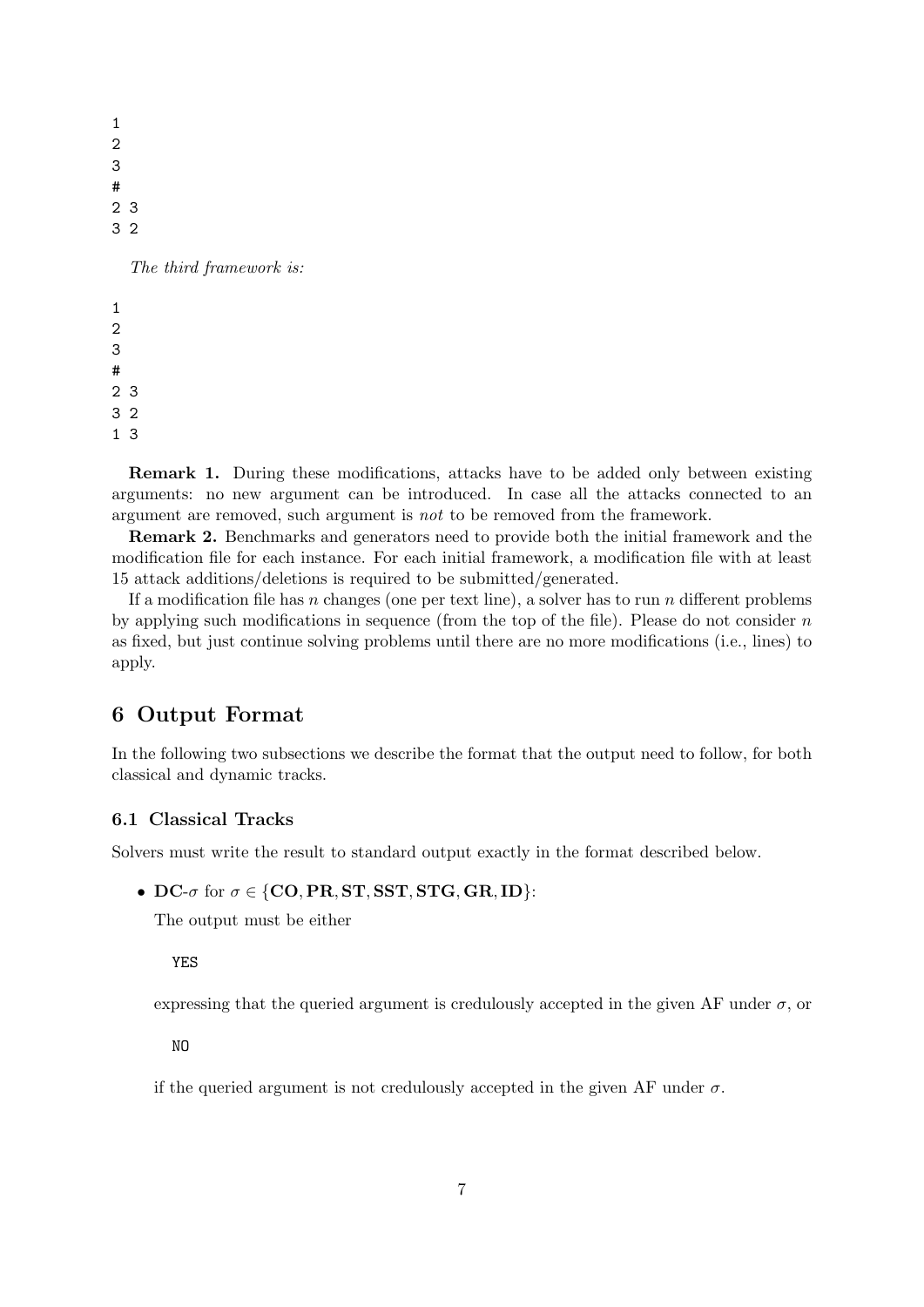• DS- $\sigma$  for  $\sigma \in \{CO, PR, ST, SST, STG\}$ :

The output must be either

YES

expressing that the queried argument is skeptically accepted in the given AF under  $\sigma$ , or

NO

if the queried argument is not skeptically accepted in the given AF under  $\sigma$ .

• SE- $\sigma$  for  $\sigma \in \{CO, PR, ST, SST, STG, GR, ID\}$ :

The output must be of the form

[a1,a3,a6]

expressing that  $\{a1, a3, a6\}$  is a  $\sigma$ -extension of the given AF, or

NO

expressing that there does not exist a  $\sigma$ -extension of the given AF.

• EE- $\sigma$  for  $\sigma \in \{CO, PR, ST, SST, STG\}$ :

The output must be of the form

```
\Gamma[a1,a2]
  [a1,a3]
  [a2,a3]
```
expressing that the set of  $\sigma$ -extensions of the given AF is exactly  $\{\{a1, a2\}, \{a1, a3\}, \{a2, a3\}\}\,$ or

 $[$ 

]

expressing that there does not exist a  $\sigma$ -extension of the given AF. Note that if the empty set is the only  $\sigma$ -extension of the given AF, the output is required to be:

 $\lbrack$  $\lbrack$ ]

White spaces (but not new line carriage  $(\n\eta)$ ) are ignored.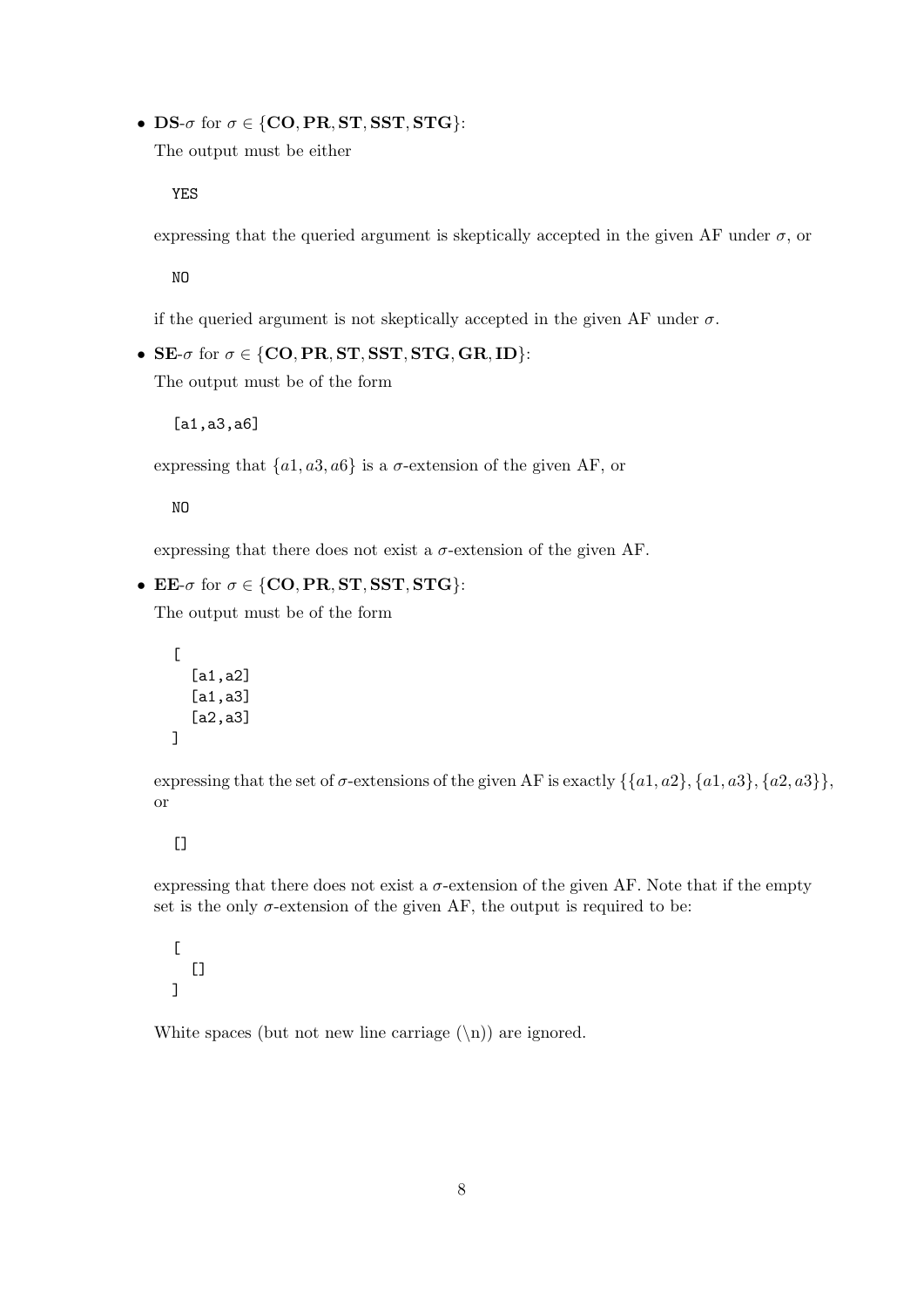#### <span id="page-8-0"></span>6.2 Dynamic Tracks

Concerning dynamic tracks, all the answers are in the form of a list where the first element represents the solution of the required task on the initial framework; each following element in this list is the answer returned on the  $(i+1)^{th}$  framework obtained by sequentially applying the first *i* changes in the modification file (see Section [5.3\)](#page-4-0):  $i \in [1..n]$  and *n* is the total number of changes in the modification file.

• DC- $\sigma$  for  $\sigma \in \{CO, PR, ST, GR\}$ :

The output must be a list of YES or NO. For instance, considering the files in Example [5.1](#page-4-2) and the DC-CO task checking argument a1, the answer needs to be:

[YES, YES, YES, YES]

• DS- $\sigma$  for  $\sigma \in \{CO, PR, ST\}$ :

The output must be a list of YES or NO. For instance, considering the files in Example [5.1](#page-4-2) and the DC-CO task checking argument a1, the answer needs to be:

[YES, YES, YES, YES]

• SE- $\sigma$  for  $\sigma \in \{CO, PR, ST, GR\}$ : The output must be a list of extensions. For instance, considering the files in Example [5.1](#page-4-2) and the SE-CO task, the answer needs to be:

```
\overline{a}[a1,a3]
   [a1,a3]
   [a1]
   [a1,a2]
]
```
An element in the list can be  $[]$  if there does not exist a  $\sigma$ -extension in the corresponding AF.

• EE- $\sigma$  for  $\sigma \in \{CO, PR, ST\}$ :

The output must be a list of lists of extensions (i.e., the enumeration for each of the considered frameworks). For instance, considering the files in Example [5.1](#page-4-2) and the EE-CO task, the answer needs to be:

```
\Gamma\lfloor[a1,a3]
   ]
   \Gamma[a1,a3]
   ]
   \Gamma[a1]
       [a1,a3]
```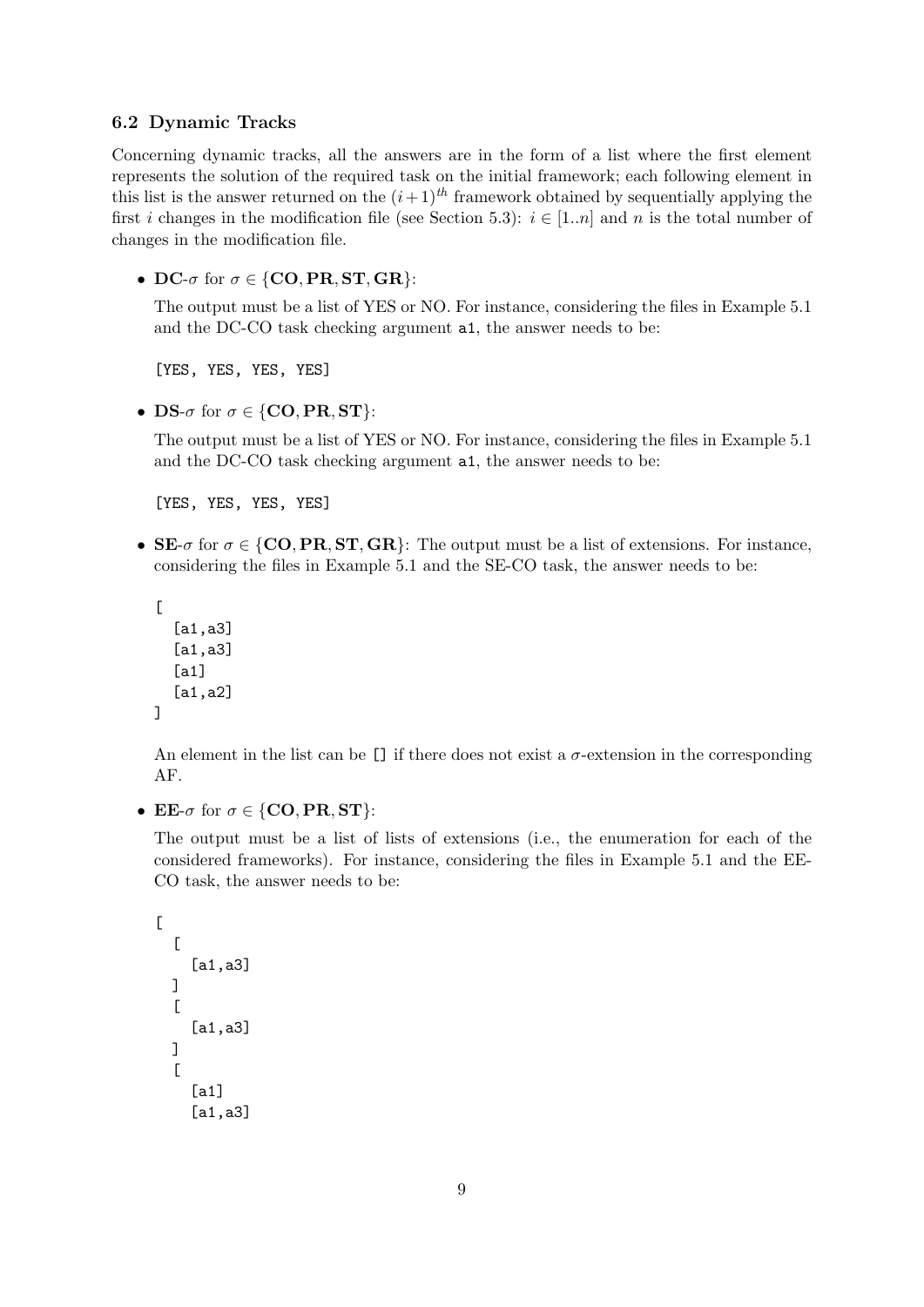```
[a1,a2]
  ]
   \Gamma[a1,a2]
  ]
]
```
Note that if the empty set is the only  $\sigma$ -extension of one of the given AF, the output is required to be

```
\Gamma\overline{a}]
\overline{1}
```
for that framework.

## 7 Solver Interface

The single executable of a solver should be runnable from a command line and must provide the following behavior (let solver be the filename of the executable. The following example commands show the case a solver already implements the required interface<sup>[2](#page-9-0)</sup>. Your solver must be executed by docker run ... command line, for docker commands please refer to the link in Section [2\)](#page-1-0):

```
• solver (without any parameters)
```
Prints author and version information of the solver on standard output. Example:

```
user$ solver
MySolver v1.0
John Smith
user$ _
```
• solver --formats

Prints the supported formats of the solver in the form

```
[supportedFormat1,supportedFormat2, ..., supportedFormatN]
```
The possible values for each supported format are tgf, apx. Example:

```
user$ solver --formats
[tgf,apx]
user$ _
```
• solver --problems

Prints the supported computational problems (i.e., tasks) in the form

<span id="page-9-0"></span><sup>&</sup>lt;sup>2</sup>In case your solver does not abide by the syntax, you can use the script *generic-interface-2019.sh* file in conarg\_dir.zip as an interface to the solver.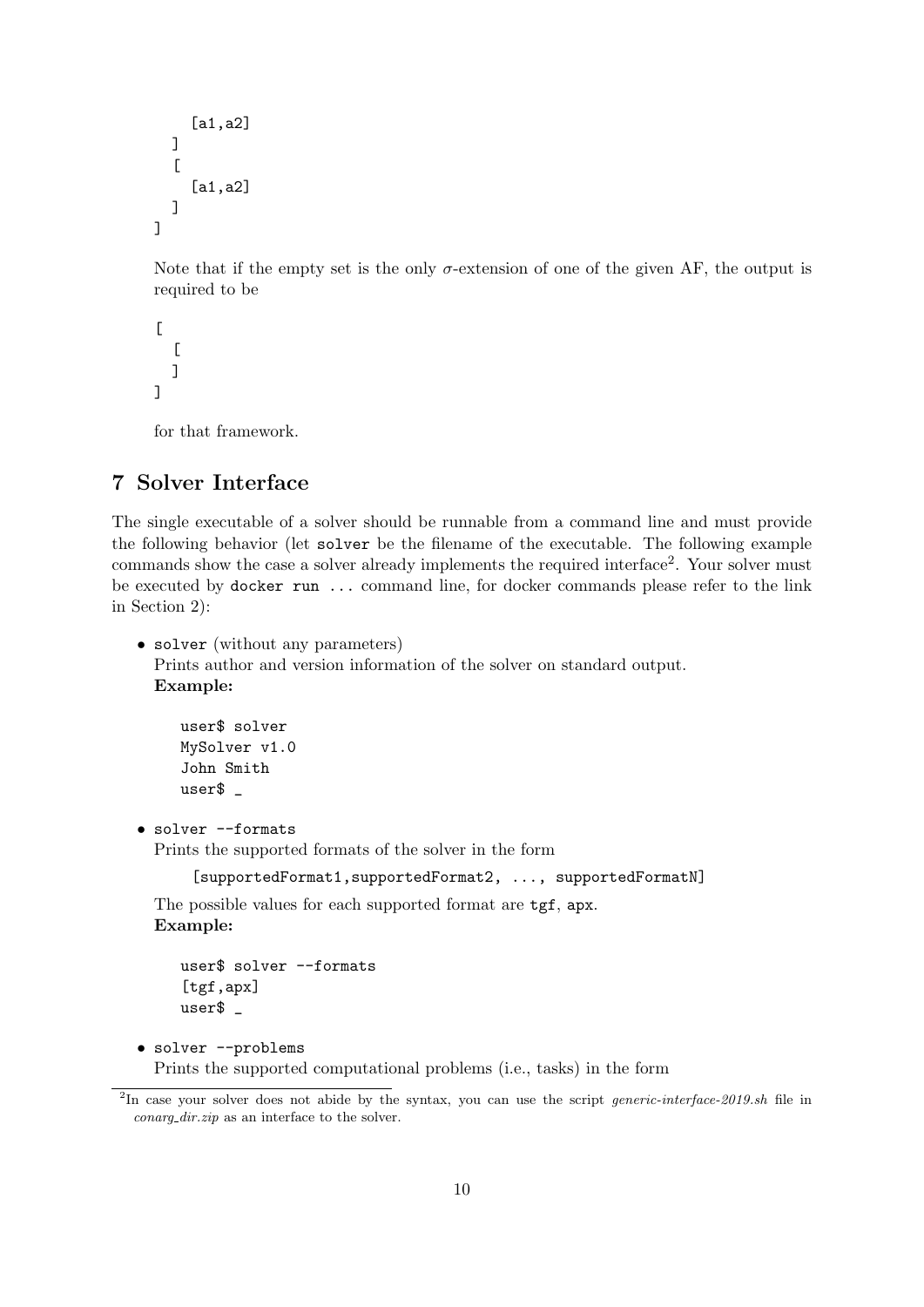[supportedProblem1,supportedProblem2, ..., supportedProblemN]

The possible values are DC-CO, DC-PR, DC-ST, DC-SST, DC-STG, DC-GR, DC-ID, DS-CO, DS-PR, DS-ST, DS-SST, DS-STG, SE-CO, SE-PR, SE-ST, SE-SST, SE-STG, SE-GR, SE-ID, EE-CO, EE-PR, EE-ST, EE-SST, EE-STG, and values for dynamic tracks are DC-CO-D, DS-CO-D, SE-CO-D, EE-CO-D, DC-PR-D, DS-PR-D, SE-PR-D, EE-PR-D, DC-ST-D, DS-ST-D, SE-ST-D, EE-ST-D, DC-GR-D, SE-GR-D.

Example:

```
user$ solver --problems
[DC-CO,DS-CO,EE-CO,SE-ST]
user$ _
```
• solver -p <task> -f <file> -fo <fileformat> [-a <additional\_parameter>] Solves the given classical problem on the argumentation framework specified by the given file (represented in the given file format) and prints out the result. More specifically:

– solver -p DC-<semantics> -f <file> -fo <fileformat>

```
-a <additional_parameter>
```
Solves the problem of deciding whether an argument (given as additional parameter) is credulously inferred and prints out either YES (if it is credulously inferred) or NO (if it is not credulously inferred).

Example:

```
user$ solver -p DC-CO -f myFile.apx -fo apx -a a1
YES
user$ _
```

```
– solver -p DS-<semantics> -f <file> -fo <fileformat>
         -a <additional_parameter>
```
Solves the problem of deciding whether an argument (given as additional parameter) is skeptically inferred and prints out either YES (if it is credulously inferred) or NO (if it is not credulously inferred).

Example:

```
user$ solver -p DC-ST -f myFile.apx -fo apx -a a2
NO
user$ _
```

```
– solver -p SE-<semantics> -f <file> -fo <fileformat>
```

```
Returns one extension wrt. the given semantics in the format [A1, A2, \ldots, AN] (no
further parameters needed).
```
Example:

```
user$ solver -p SE-PR -f myFile.tgf -fo tgf
[a1,a3]
user$ _
```
If there does not exist any extension wrt. the given semantics (which can be the case for stable semantics) then the output NO is expected by the solver. Example:

```
user$ solver -p SE-ST -f anotherFile.tgf -fo tgf
NO
user$ _
```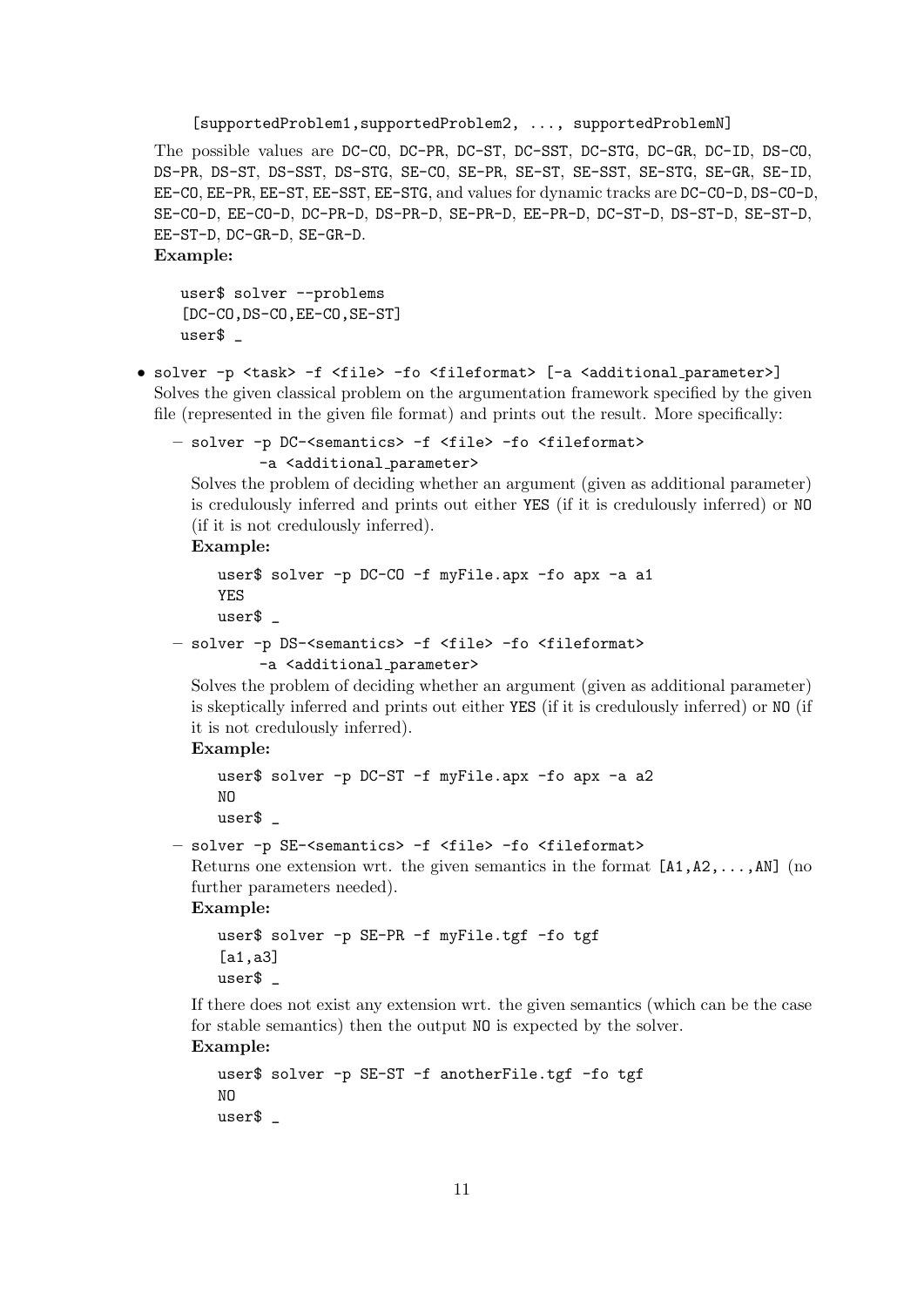```
– solver -p EE-<semantics> -f <file> -fo <fileformat>
  Enumerates all sets that are extensions wrt. the given semantics in the format
  [[A1,A2,\ldots,AN],[B1,B2,\ldots,BM],\ldots,[Z1,Z2,\ldots,ZN]] (no further parameters
  needed).
  Example:
     user$ solver -p EE-PR -f myFile.apx -fo apx
     \Gamma[a1,a3]
     [a2]
     ]
     user$ _
```

```
• solver -p <task> -f <file> -m <modification file>
```

```
-fo <fileformat> [-a <additional parameter>]
```
Solves the given dynamic problem on the argumentation framework specified by the given file (represented in the given file format) and the file with the list of sequential modifications; finally, it prints out the result. More specifically:

```
– solver -p DC-<semantics>-D -f <file> -m <modification file>
         -fo <fileformat> -a <additional_parameter>
```
Solves the problem of deciding whether an argument (given as additional parameter) is credulously inferred and prints out either YES (if it is credulously inferred) or NO (if it is not credulously inferred) for the initial framework and each of the frameworks obtained by sequentially applying modifications.

Example:

```
user$ solver -p DC-CO-D -f myFile.apx -m myFile_Modapx.apxm
  -fo apx -a a1
  [YES, YES, NO, YES]
  user$ _
– solver -p EE-<semantics>-D -f <file> -m <modification file>
```

```
-fo <fileformat>
```
Enumerates all the sets that are extensions according to the given semantics and prints out the result following the output format in Section [6.2.](#page-8-0) Example:

```
user$ solver -p EE-PR-D -f myFile.apx -m myFile_Modapx.apxm -fo
apx
\Gamma\Gamma[a1,a3]
[a2]
]
\Gamma[a1]
[a3]
]
]
user$ _
```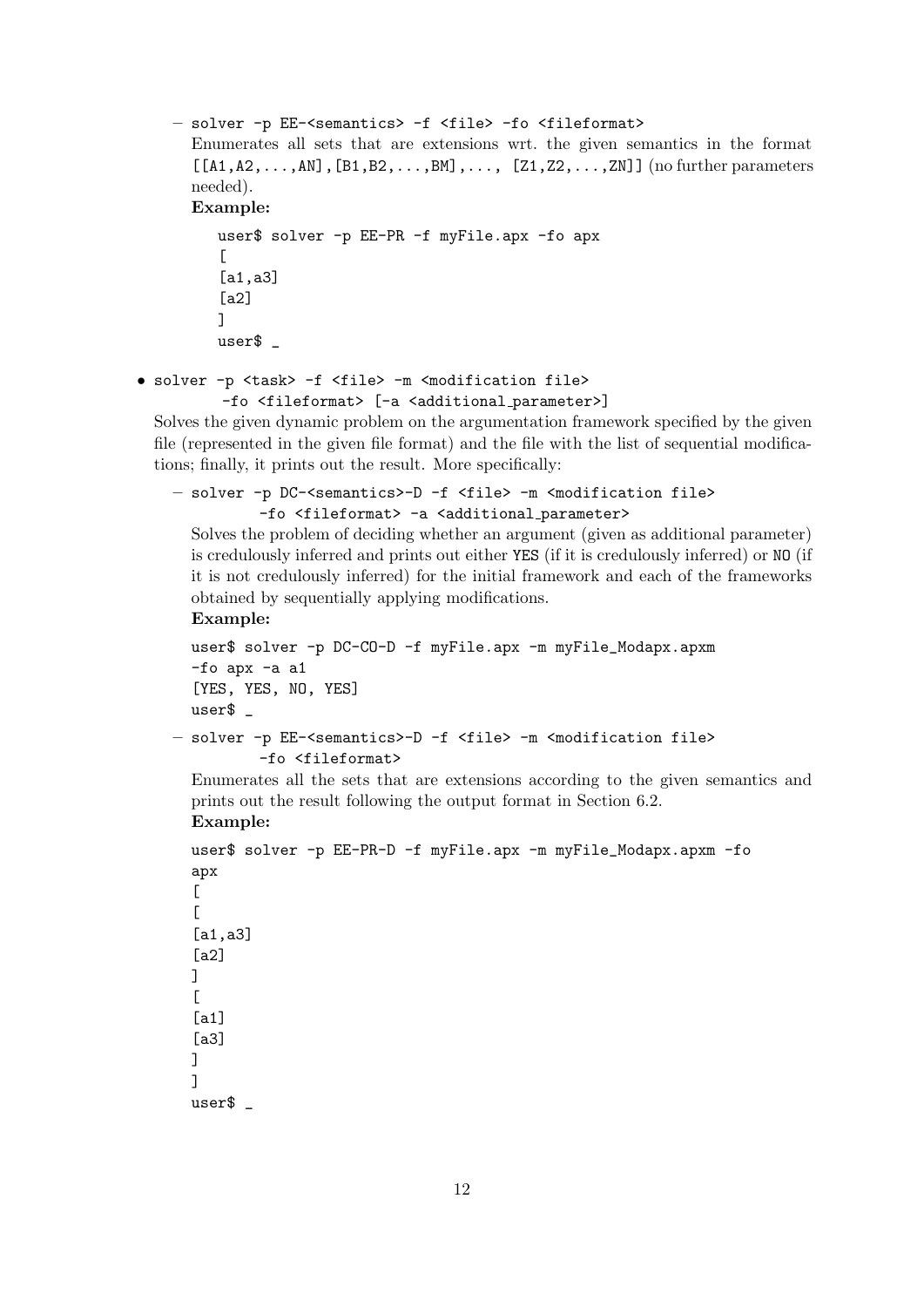The formats for the modification files is given in Section [5.3.](#page-4-0)

Each solver has to support at least one file format. It is ensured that each solver is only called with file formats and problems he supports (the behavior of a solver when called with unsupported parameters is undefined).

## References

- <span id="page-12-8"></span>G. Alfano, S. Greco, and F. Parisi. Efficient computation of extensions for dynamic abstract argumentation frameworks: An incremental approach. In Proceedings of the Twenty-Sixth International Joint Conference on Artificial Intelligence, IJCAI, pages 49–55. ijcai.org, 2017.
- <span id="page-12-3"></span>P. Baroni, M. Caminada, and M. Giacomin. An introduction to argumentation semantics. The Knowledge Engineering Review, 26(4):365–410, 2011.
- <span id="page-12-7"></span>P. Baroni, M. Giacomin, and B. Liao. On topology-related properties of abstract argumentation semantics. A correction and extension to dynamics of argumentation systems: A divisionbased method. Artif. Intell., 212:104–115, 2014.
- <span id="page-12-10"></span>R. Baumann and G. Brewka. Expanding argumentation frameworks: Enforcing and monotonicity results. In Computational Models of Argument (COMMA), volume 216 of Frontiers in Artificial Intelligence and Applications, pages 75–86. IOS Press, 2010.
- <span id="page-12-9"></span>S. Bistarelli, F. Santini, and C. Taticchi. On looking for invariant operators in argumentation semantics. In Proceedings of the Thirty-First International Florida Artificial Intelligence Research Society Conference, FLAIRS, pages 537–540. AAAI Press, 2018.
- <span id="page-12-5"></span>G. Boella, S. Kaci, and L. W. N. van der Torre. Dynamics in argumentation with single extensions: Abstraction principles and the grounded extension. In Symbolic and Quantitative Approaches to Reasoning with Uncertainty ECSQARU, volume 5590 of LNCS, pages 107–118. Springer, 2009.
- <span id="page-12-1"></span>Martin Caminada, Walter Alexandre Carnielli, and Paul E. Dunne. Semi-stable semantics. J. Log. Comput., 22(5):1207–1254, 2012.
- <span id="page-12-6"></span>C. Cayrol, F. de Saint-Cyr, and M.-C. Lagasquie-Schiex. Change in abstract argumentation frameworks: Adding an argument. J. Artif. Intell. Res., 38:49–84, 2010.
- <span id="page-12-2"></span>Phan Minh Dung, Paolo Mancarella, and Francesca Toni. Computing ideal sceptical argumentation. Artificial Intelligence, 171(10–15):642–674, 2007.
- <span id="page-12-0"></span>Phan Minh Dung. On the acceptability of arguments and its fundamental role in nonmonotonic reasoning, logic programming and n-person games. Artificial Intelligence, 77(2):321–358, 1995.
- <span id="page-12-11"></span>U. Egly, S. A. Gaggl, and S. Woltran. Answer-set programming encodings for argumentation frameworks. Argument & Computation,  $1(2):147-177$ , 2010.
- <span id="page-12-4"></span>N. Kökciyan, N. Yaglikci, and P. Yolum. Argumentation for resolving privacy disputes in online social networks: (extended abstract). In Proceedings of the 2016 International Conference on Autonomous Agents & Multiagent Systems, pages 1361–1362. ACM, 2016.